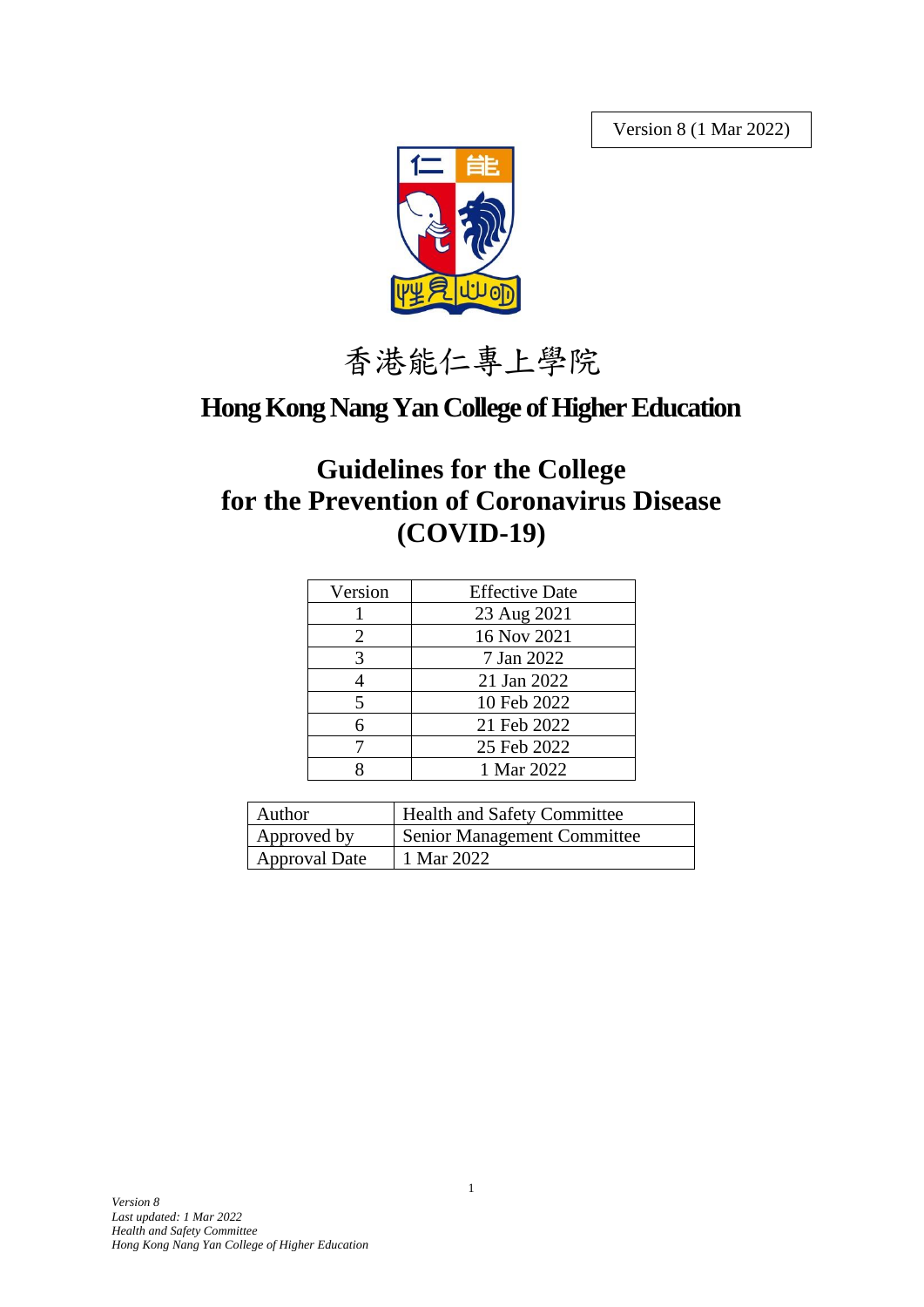#### **Table of Contents**

- 1. Purpose of the Guideline
- 2. Mode of Teaching
- 3. Criteria for Entering the College
- 4. Checking Procedure at the Entrance of the College
- 5. Criteria that Refrain from Entering the College
- 6. Arrangement for Confirmed Case and StayHomeSafe
- 7. Arrangement for Compulsory Testing (強制檢測)
- 8. Arrangement for Persons Suffering from Symptoms
- 9. Special Leaves Arrangement
- 10. Surgical Mask and Personal Hygiene
- 11. Hand Hygiene
- 12. Social distancing
- 13. Meal Arrangement
- 14. Activities that Involves Physical Contact
- 15. Indoor Ventilation
- 16. Water Dispenser
- 17. Environmental Clean and Hygiene
- 18. Maintain Toilet Clean and Hygienic
- 19. Points to Note when Holding Examinations
- 20. When a suspected / confirmed case of COVID-19 is Encountered in the College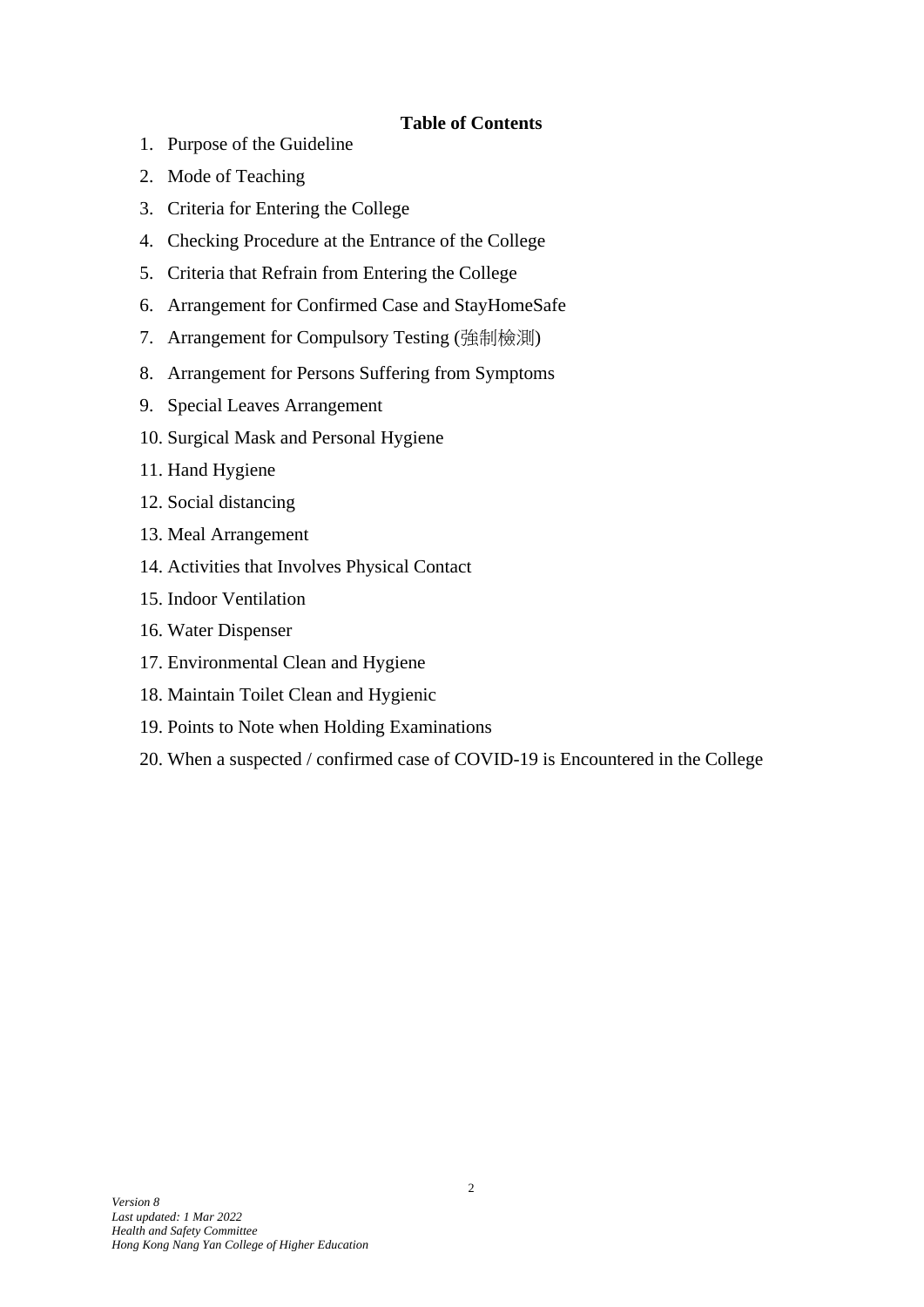#### **1. Purpose of the Guideline**

The purpose of the document is to set out the guidelines and precautionary measures for stakeholders, including staff and students in Hong Kong Nang Yan College of Higher Education (NYC) in preventing transmission and outbreak of COVID-19 during learning activities inside the campus.

The Guideline was written by the Health and Safety Committee (HSC) and approved by the Senior Management Committee (SMC). The first version was issued on 23 Aug 2021 and it was regularly reviewed and updated based on the progression of the pandemic and the government policy and/or guidelines.

The current version (version 8) was formulated based on the Health Advice to Schools for the Prevention of COVID-19 published by the Centre for Health Protection (2022, 26 January), the Arrangements on "Vaccine Bubble" issued by the Education Bureau (2022, 20 January), and the announcement about Vaccine Pass made by the Food and Health Bureau (2022, 8 February), the announcement made by Chief Executive at media session (2022, 8 February), the announcement made by Secretary for Food and Health (2022, 21 February), the arrangement of StayHomeSafe Scheme (2022, 22 February), and the announcement about criteria for discharge from isolation and home quarantine (2022, 26 February). For details, you may contact with the Health and Safety Committee.

| <b>Health and Safety Committee</b> |                             |  |
|------------------------------------|-----------------------------|--|
| Secretary                          | Ms. Jessie Tang             |  |
|                                    | Email: jtang@ny.edu.hk      |  |
|                                    | Tel: 39961080               |  |
| Chairperson                        | Prof. Fabian TUNG           |  |
|                                    | Email: fabiantung@ny.edu.hk |  |
|                                    | WhatsApp/Tel: 39961066      |  |
|                                    |                             |  |

#### **2. Mode of Teaching**

- a. Course lecturers must use online teaching unless otherwise justified.
- b. Face-to-face mode may be used if there is no other alternatives E.g. Examinations, skills training.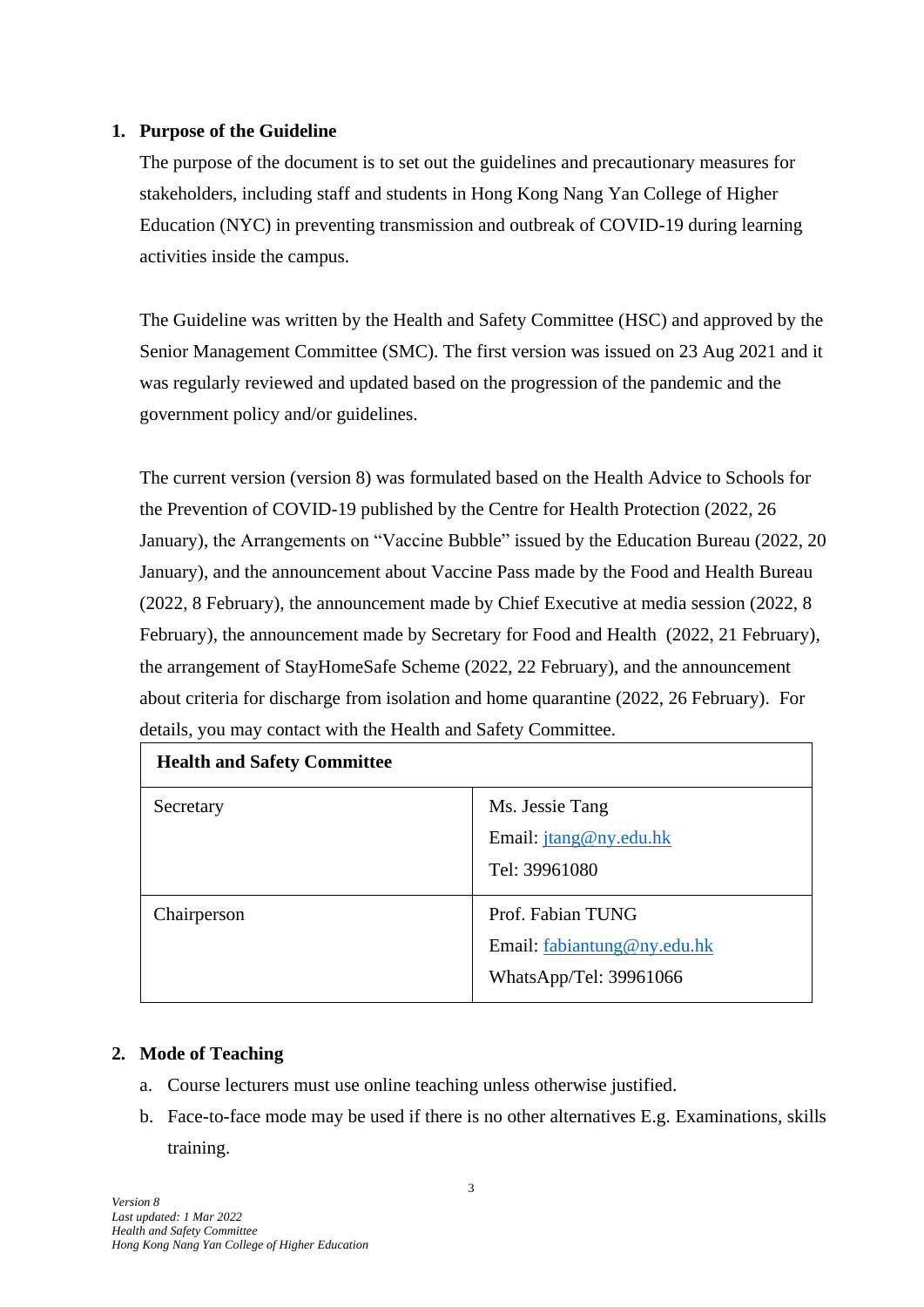# **3. Criteria for Entering the College**

# **Starting from 24 February 2022:**

For all persons (including students, staff, persons providing on-campus services and visitors):

a. **Record** for contact tracing by using the "LeaveHomeSafe" 安心出行.



b. **Negative self-test result** on the same day using RAT kit provided by the College or approved by the Department of Health. For details, refer to the following link: <https://www.mdd.gov.hk/en/whats-new/rapid-antigen-tests-covid-19/index.html>

For verification purpose, you need to take a photo of the RAT result with official date and time shown in the picture (E.g. take a picture of the RAT result next to the Hong Kong Observatory app / webpage or TV news). Submit the photo via the following link: <https://forms.gle/xfUK7LpU3CNEDFCE7>

Example:

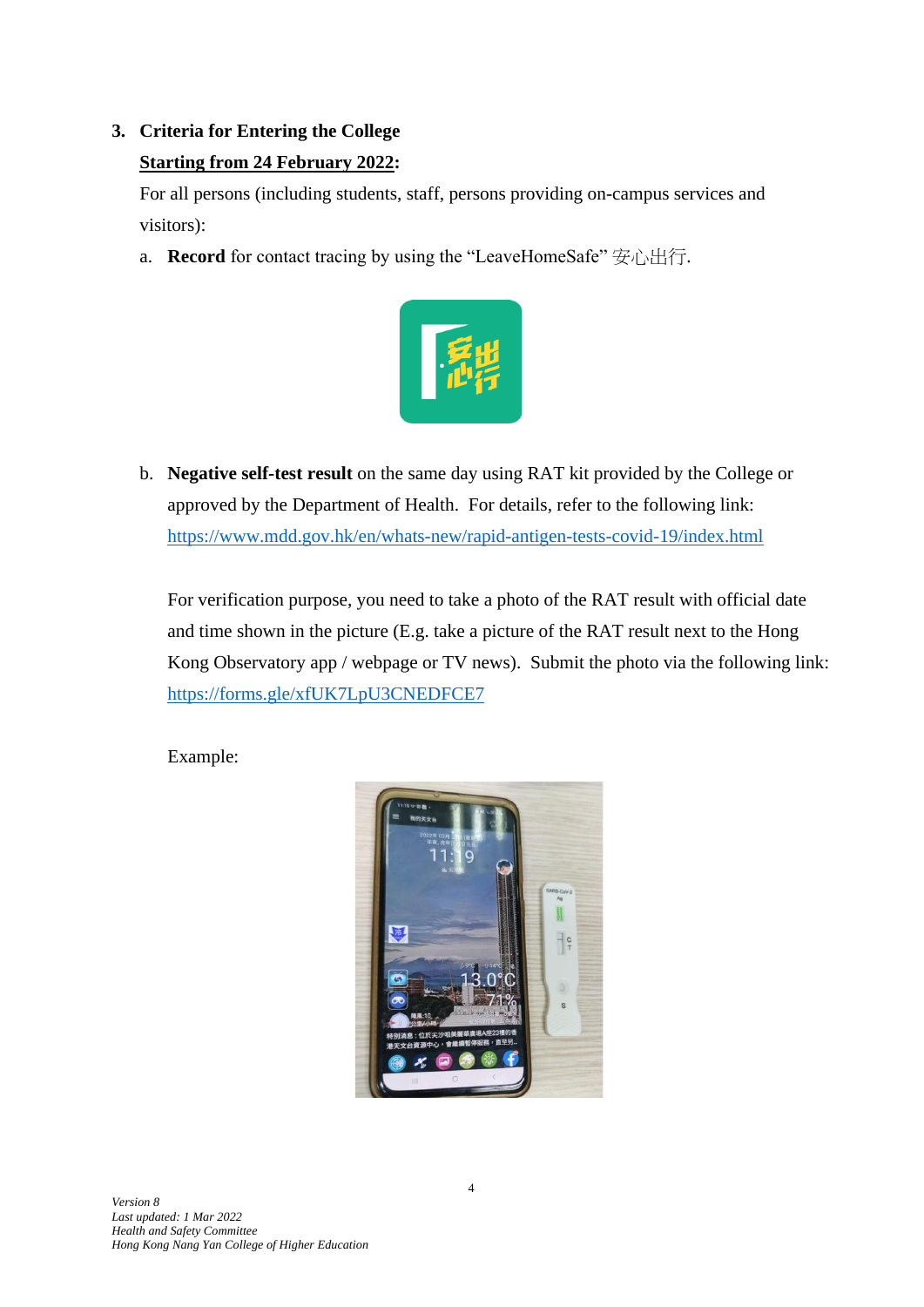#### c. **COVID-19 Vaccination**:

- i. Except for those exempted <sup>(see note 1)</sup> from the COVID-19 vaccination requirement, all persons are required to get vaccinated **at least the first dose** and present vaccination records prior to their entry into the College.
- ii. All who have received only one dose of vaccine should receive the second dose of vaccine **before 30 April 2022**.
- iii. All persons who fit the criteria to receive the third dose of vaccine (i.e. the second dose was received for at least nine months) should receive the third dose of COVID-19 **before 30 June 2022**.
- iv. For those exempted personnel, they are required to submit an updated and official Exemption Certificate (with an encrypted QR code) obtained from a doctor, and conduct regular COVID-19 tests once **every three days.**
- v. Staff and students are required to submit your vaccination record or Exemption Certificate via the link below:
	- COVID-19 Vaccination Record (for Students):<https://forms.gle/zN8f1CoBwZvJmG726>
	- COVID-19 Vaccination Record (for Staff):<https://forms.gle/KgA7R19uNpmVgbeKA>
- vi. Staff and students who are exempted can submit the regular COVID-19 testing results (*see note2* ) via the link below
	- COVID-19 Test Results Record (for Students with Exemption Certificate): <https://forms.gle/kAgyvxaDPJz1FBNQ8>
	- COVID-19 Test Results Record (for Staff with Exemption certificate): <https://forms.gle/ZNmioZXZyzh2XrWJ8>
- vii. For staff who cannot fulfill the criteria mentioned above, their situation will be no different from an employee who is absent from his or her place of work without reasonable excuse, and such periods of absence will be deemed as unauthorised.
- viii. Any leave for 24 February 2022 or any day / period afterwards should not normally be granted for such periods of absence to unvaccinated staff who claim that they could not arrange for vaccination before the implementation date, have concerns on the safety or efficacy of the vaccines, or have alleged medical conditions unsupported by medical certificates.

Note 1: Exemption from the requirement will be granted to (a) those who are medically unfit for COVID-19 vaccination as supported by a valid medical certificate; and (b) pregnant staff with prior exemption granted by the College on a case-by-case basis.

Note 2: Vaccination records and test results records collected is for keeping a register of vaccination as required by the regulations under the Vaccine Pass. All data will be kept strictly confidential. Except with your prior consent, the data will not be transferred or disclosed to any third parties except requests made under any law or court order applicable in Hong Kong.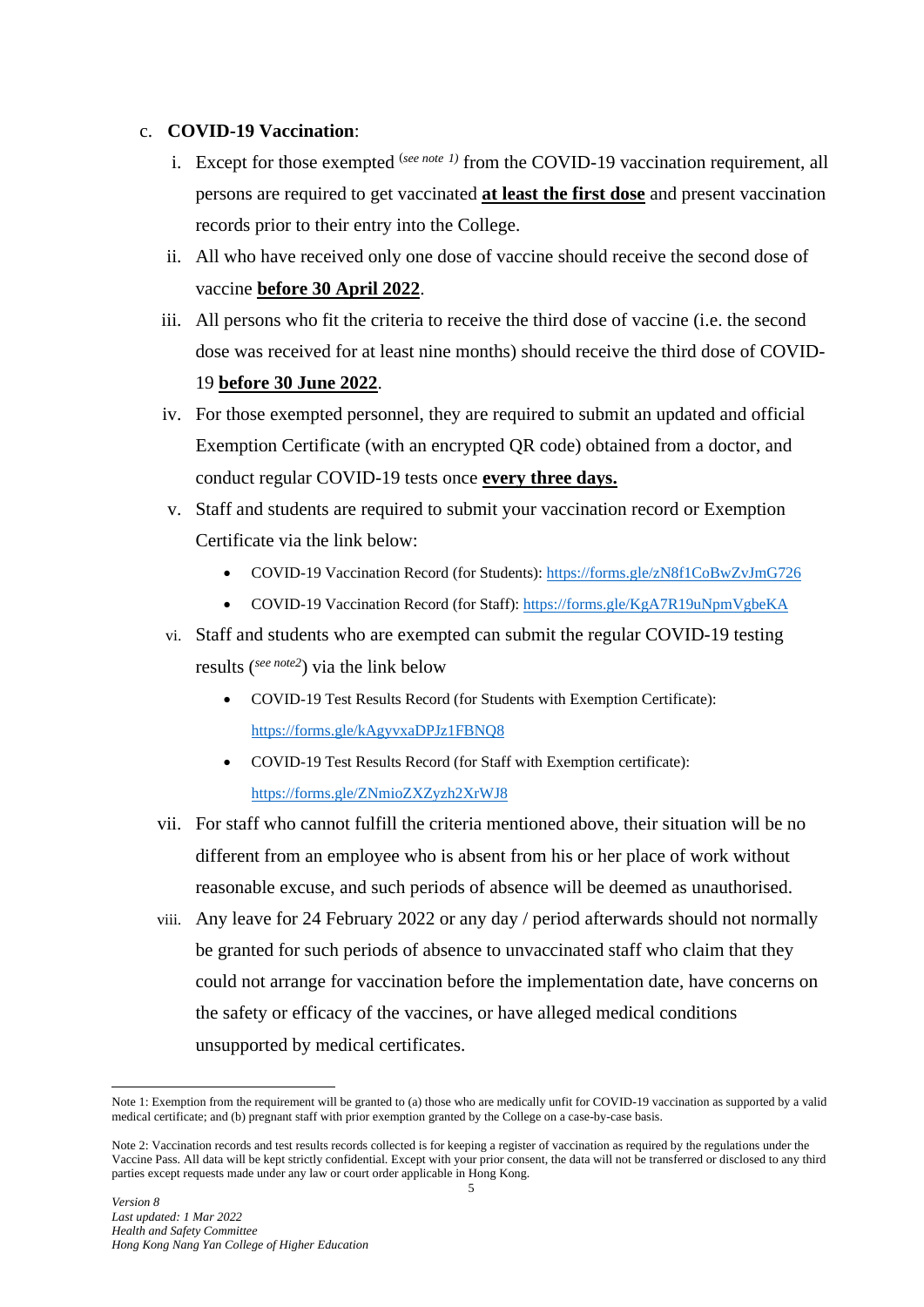## **4. Checking Procedure at the Entrance of the College**

All persons must fulfil the following criteria before entering the College. Anyone who fail to fulfil the following criteria will be refrained from entering the College.

- a. Body Temperature Checking
	- i. Body temperature of all persons will be screened.
	- ii. A station for temperature checking has been set up at the entrance with alcoholbased handrub and surgical masks.
- b. Record for contact tracing.
	- i. All persons should use "LeaveHomeSafe"  $\overline{\mathcal{H}}$  \\intimumphilian the code before entering the College.
- c. COVID-19 vaccination record
	- i. All persons must show the COVID-19 vaccination record to the staff at entrance before entering the College.
- d. Hand hygiene and surgical mask
	- i. All persons must wear a proper surgical mask which can cover nose and mouth.
	- ii. All persons should perform alcohol-based surgical handrub before entering the College.

# **5. Criteria that Refrain from Entering the College**

Persons who meet the following criteria will be refrained from entering the college and inform the Health and Safety Committee immediately. **They will be allowed to enter the College only if a negative COVID-19 testing result (***see note 3***) and the approval from the** 

# **Chairman of the Health and Safety Committee are obtained.**

- a. Confirmed or suspected of COVID-19.
- b. StayHomeSafe Scheme (close contact of COVID-19 case, or household contact of close contact of COVID-19 case)
- c. Suffer from fever, respiratory symptoms or sudden loss of taste or smell.
- d. Compulsory testing in areas under Restriction-Testing Declaration (RTD) (受限區域圍 封強檢).
- e. Mandatory quarantine (強制檢疫).

Note 3: The test refers to the polymerase chain reaction-based nucleic acid tests for COVID-19 or Rapid Antigen Test (RAT).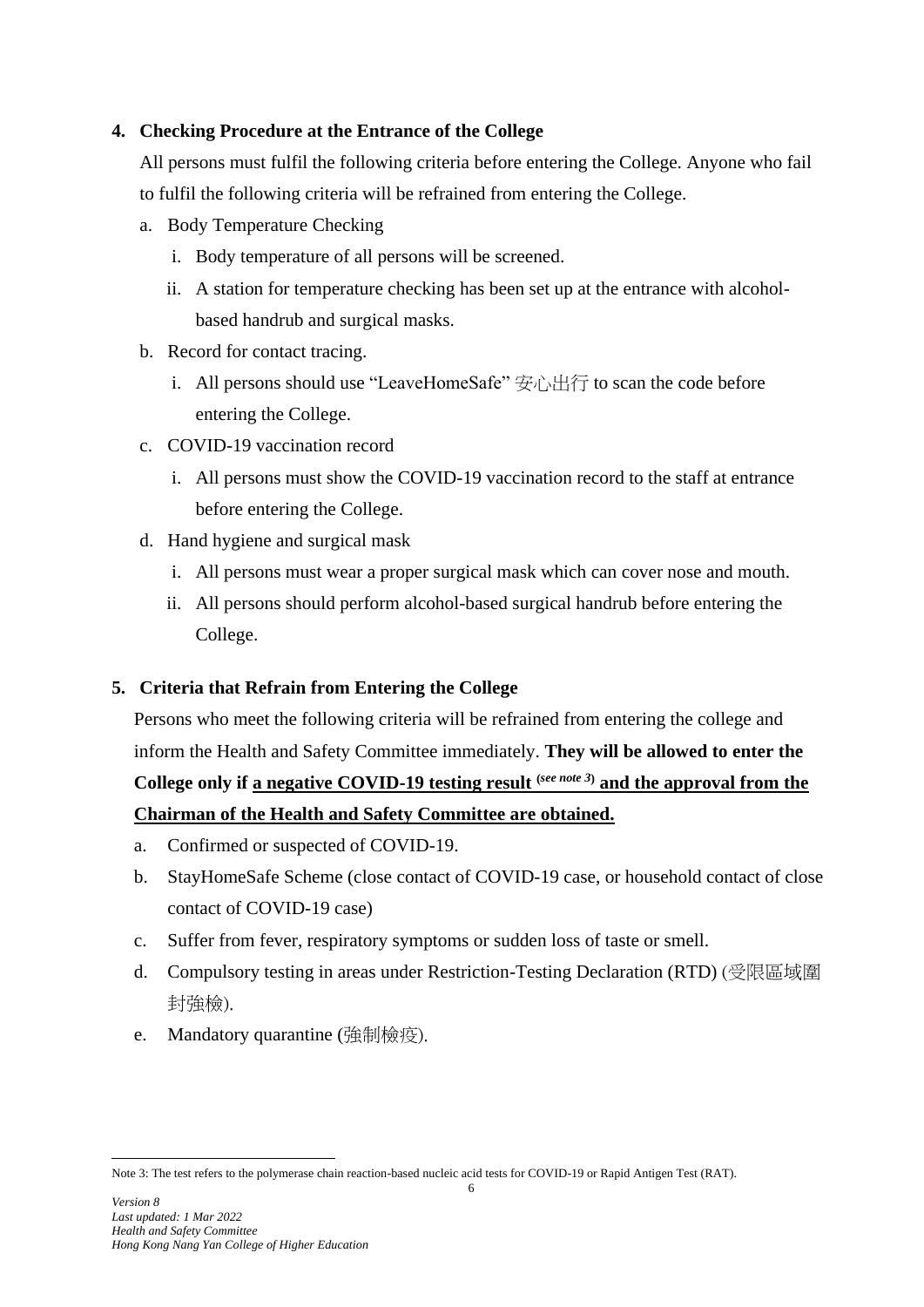#### **6. Arrangement for Confirmed Case and StayHomeSafe**

According to the announcement made by the Government on 25/2/2022, the Government plans to allow RAT positive persons to register their positive results through an online system such that they may be followed up as positive cases without seeking confirmation in nucleic acid tests.

For confirmed case *(see note 4)* who have been sent to community isolation facilities (CIFs), persons pending admission (i.e., still isolated at home), or close contact who are under home quarantine, if you have received at least two doses of COVID-19 vaccines, you may conduct RAT on Day 6 and Day 7 after tested positive <sup>(See Note 5)</sup>. If you obtain negative test results during RAT on these two successive days, you may leave CIF or home premises earlier on Day 7 for daily activities. Conversely, if you obtain at least one positive test result during RATs on these two days, you will need to continue undergoing isolation or home quarantine in accordance with the original arrangement.

The latest criteria mentioned above is not applicable to those who have not been vaccinated or have only received one dose of COVID-19 vaccine, as well as household contacts of close contacts who only need to undergo home quarantine for four days under the "StayHomeSafe" Scheme.

# **7. Arrangement for Compulsory Testing (**強制檢測**)**

For staff who require compulsory testing under the following categories, you are not required to work from home unless otherwise specified. First, you need to consult the Chairman of the Health and Safety Committee. If your situation is suitable, you can perform self-test at home using a Rapid Antigen Test (RAT) kit before returning to the College. The categories include:

- i. Places visited by tested preliminarily positive cases / tested positive cases (初 步陽性檢測個案╱陽性檢測個案曾到訪的地點)
- ii. Public transport taken by tested preliminarily positive cases / tested positive cases (初步陽性檢測個案╱陽性檢測個案曾乘搭的公共交通工具)
- iii. Places with sewage sample(s) tested positive (污水樣本檢測呈陽性的地點)

Note 4: including RAT positive, preliminary confirmed/confirmed cases by Centre for Health Protection (CHP) Note 5: The day following testing or collection of sample is counted as 1st Day; if there is no such testing or collection record, the day on receiving positive nucleic acid test result is counted as 1st Day.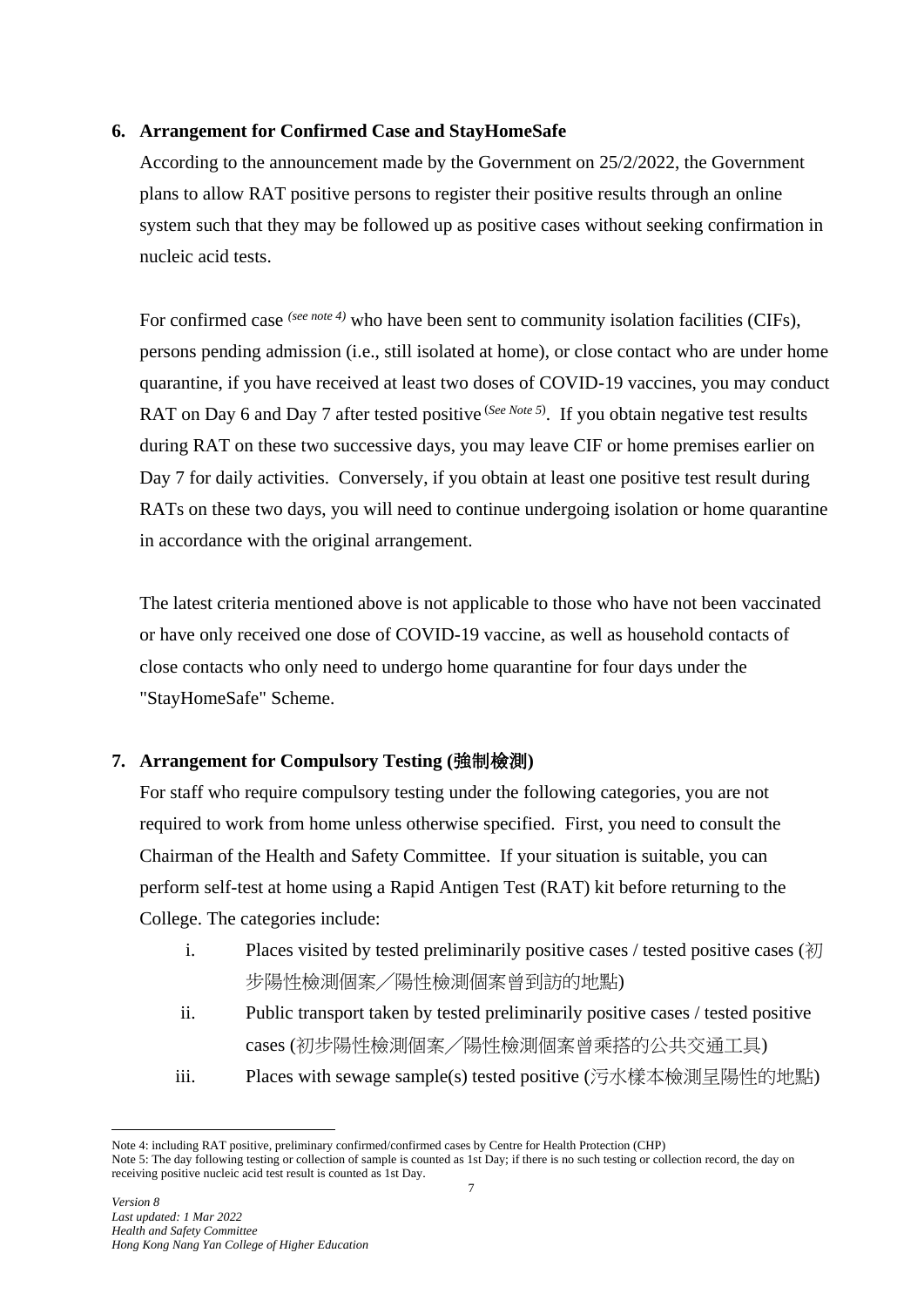iv. Places relevant to tested preliminarily positive cases / tested positive cases (與 初步陽性檢測個案╱陽性檢測個案有關的地點

### **8. Arrangement for Persons Suffering from Symptoms**

If you are suffering from fever, respiratory symptoms or sudden loss of taste or smell, you are strongly advised to conduct a self-test using RAT kit approved by the Department of Health. Seek for medical advice if needed and take leaves until symptoms subsided. For RAT, even if the result is negative, you may not be excluded from COVID-19. It can be a false negative result. You may repeat a RAT one or two days later.

## **9. Special Leaves Arrangement**

Special leaves may be granted to full-time staff and students in the following situations:

- a. After receiving the first, second or third dose of COVID-19 vaccine
- b. Residence in areas under Restriction Testing Declaration (RTD) (受限區域圍封強檢)
- c. Mandatory quarantine (強制檢疫)

Student should report to course lecturers. Staff should report via HRPro Employee Portal [\(https://www.ileave.ny.edu.hk/\)](https://www.ileave.ny.edu.hk/) to indicate the reason of leaves.

#### **10. Surgical Mask and Personal Hygiene**

- a. Staff and students must wear a surgical mask properly when taking public transport, staying in crowded places and while in the College.
- b. In case their masks are not functional (e.g. broken, contaminated, without a proper filtering function), they can get a spare mask at the counter of the College.

# **11. Hand Hygiene**

- a. Perform hand hygiene whenever indicated, such as:
	- i. Entering the Campus
	- ii. Before and after toilet
	- iii. Before and after meal
	- iv. Before and after activity with physical contact e.g. skill practice
- b. 70-80% alcohol-based handrub will be provided in the following areas:
	- i. Entrance of the College
	- ii. Every classroom and activity rooms
	- iii. Outside the lift in each floor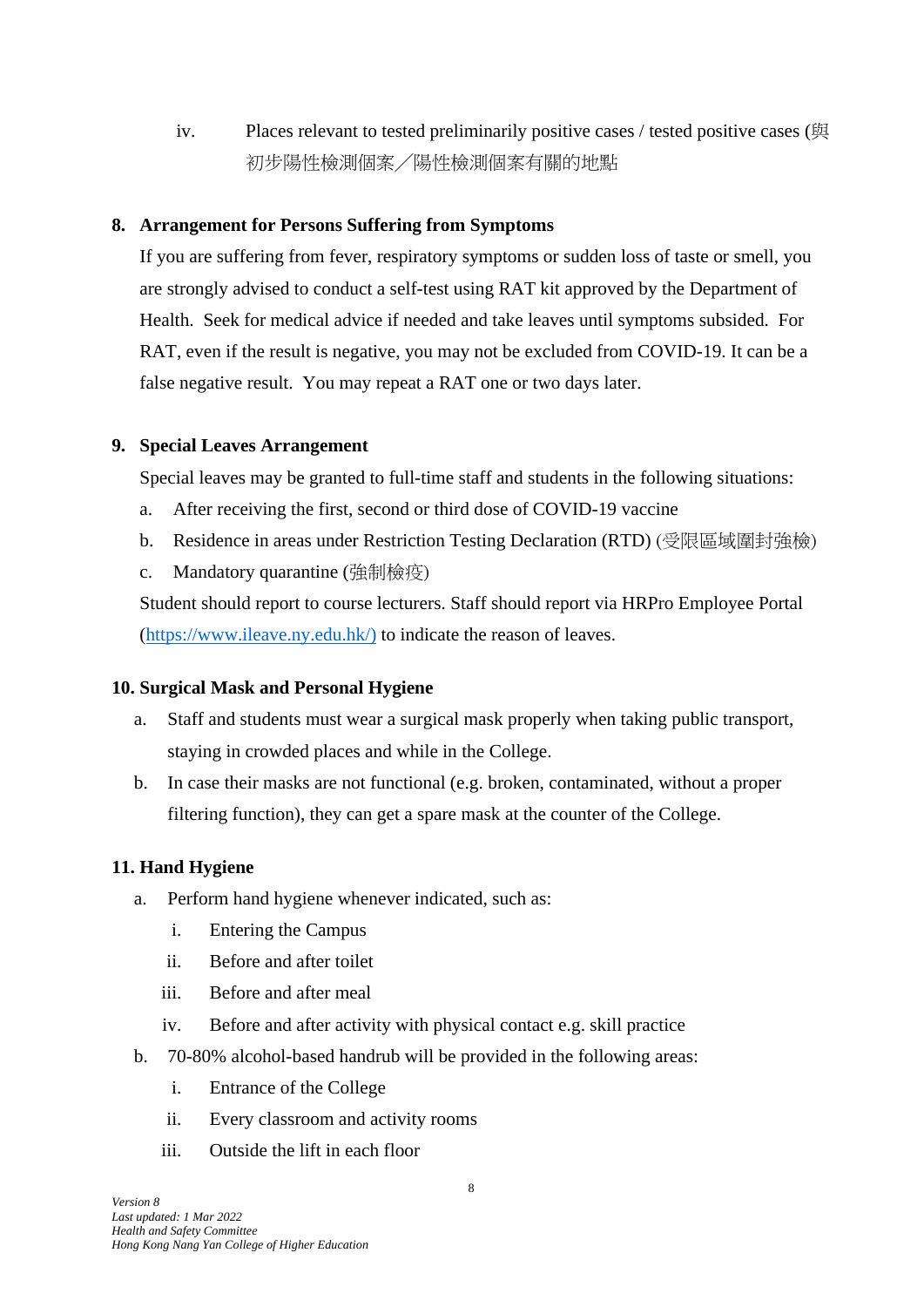c. Liquid soap and disposable paper towels are provided in the toilet in each floor.

# **12. Social Distancing**

- a. Staff and students should keep at least one metre apart while within the school campus including in classroom, queueing for toilets.
- b. Seats in classrooms, computer rooms and activity rooms are kept at least one metre apart.
- c. Partition of sufficient height should be installed on tables, if necessary.

# **13. Meal Arrangement**

- a. Students can take meal at designated area on the  $3<sup>rd</sup>$  floor.
- b. Staff can take meal individually at own office.
- c. Staff and students must not take meal at other places in the College, such as classrooms, meeting rooms, activity rooms, laboratories, etc.
- d. Face one direction during meal.
- e. Social distance must be kept during meals.
- f. Talking is not allowed during meal.
- g. Perform hand hygiene before and after eating.
- h. Do not share food, drinks or utensils with others.

# **14. Activities that Involves Physical Contact**

- a. Surgical masks must be worn properly during activities.
- b. Activities that involve common objects (e.g. nursing skills practice; activity during group work) must be disinfected before and after use.
- c. Perform hand hygiene before and after the activity.

# **15. Indoor Ventilation**

- a. Turn on air-conditioners and air purifier when using the room.
- b. Air-conditioners must be well-maintained. Dust filters of air-conditioners will be cleaned monthly.
- c. Air purifier with HEPA filter are allocated in every classroom, activity rooms and office. Filters will be checked and changed if required regularly.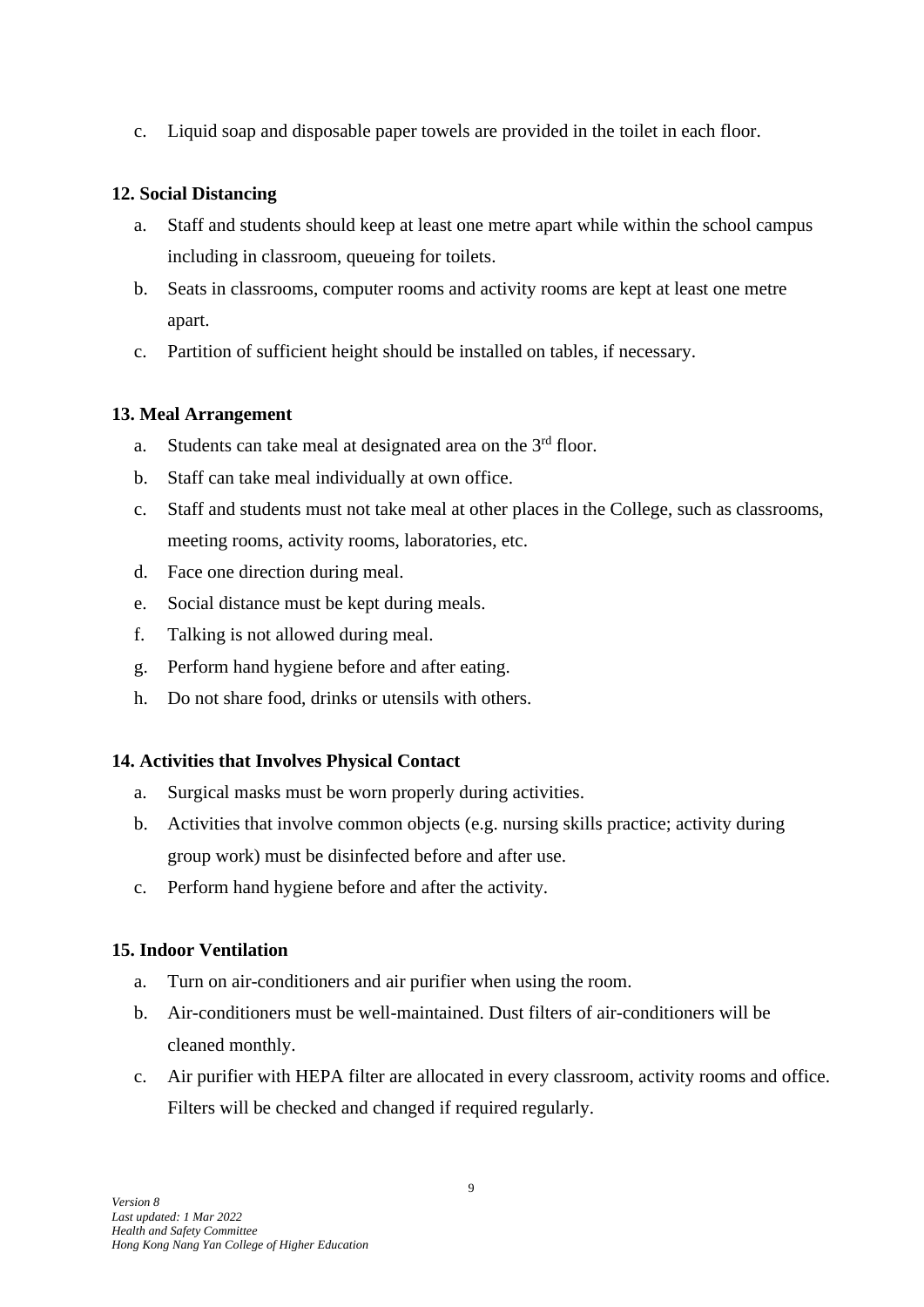#### **16. Water Dispenser**

- a. Use a container (e.g. cup and bottle) to collect water from bottle-filling water dispensers
- b. Avoid touching the water outlet of the water dispenser directly.
- c. Water outlet of the water dispenser should be sanitised at least twice a day.

#### **17. Environmental Clean and Hygiene**

- a. Keep classrooms, library, kitchens, canteens, toilets and bathrooms clean and hygienic by using 1 in 99 diluted household bleach, leave for 15-30 minutes, and then rinse with water and wipe dry.
- b. For metallic surface, disinfect with 70% alcohol.
- c. Ensure waste is removed daily and disposed of safely.

#### **18. Maintain Toilet Clean and Hygienic**

- a. Keep toilets clean and dry.
- b. Clean and disinfect the environmental at least daily.
- c. Close toilet lids when flushing.
- d. Pour about half a litre of water into each drain outlet once a week.

#### **19. Points to Note when Holding Examinations**

- a. Students should check body temperature at home.
- b. Students are refrained from sitting the examination if they have fever, respiratory symptoms or sudden loss of taste or smell. They should seek medical advice, get a medical certificate, and inform the course lecturer immediately via email. Make-up examination will not be arranged if students failed to fulfil the above criteria.
- c. Staff and students must wear the surgical mask properly during the whole examination.
- d. Arrange students to leave in batches to avoid over-crowding in toilets, exits of halls or classrooms.
- e. Students should maintain social distance all the time.
- f. The examination venue should be thoroughly cleaned before and after each session.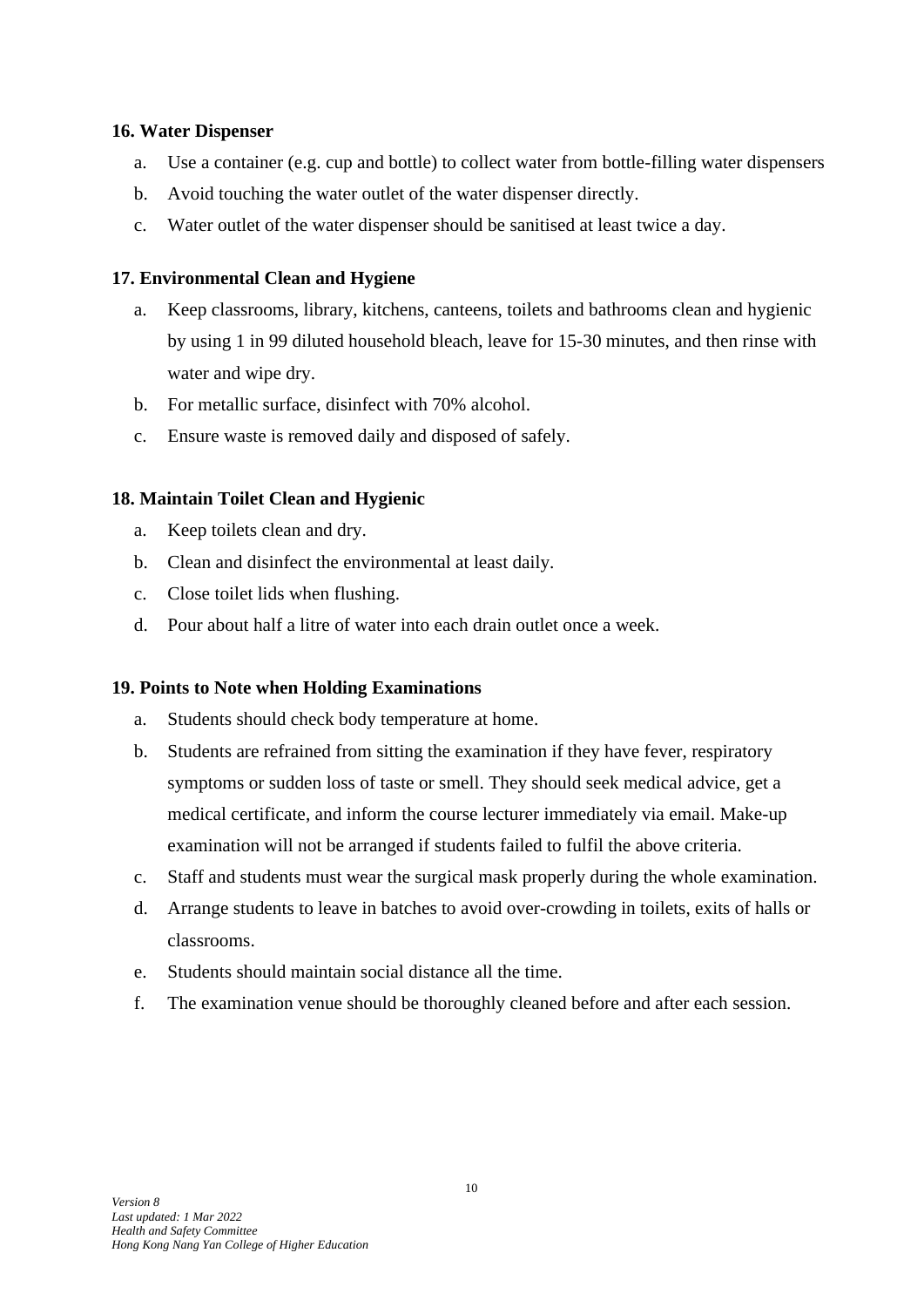## **20. When a suspected / confirmed case of COVID-19 is Encountered in the College**

- a. Contact Tracing
	- i. Inform Health and Safety Committee immediately for contact tracing and follow up.
	- ii. Anyone who have suspected or confirmed COVID-19 should follow the arrangement of Centre for Health Protection / Hospitals.
	- iii. Anyone who have contact with the case should be refrained from entering the campuses until a negative COVID-19 test results was obtained.
- b. Enhanced Environmental Disinfection
	- i. Cleansing staff should wear appropriate Personal Protective Equipment (PPE) including:
		- i. Surgical mask
		- ii. Latex gloves
		- iii. Disposable gown
		- iv. Eye protection (goggle/ face shield)
		- v. Cap
	- ii. Disinfect all potentially contaminated surfaces or items by using 1 in 49 diluted household bleach (mixing 1 part of household bleach containing 5.25% sodium hypochlorite with 49 parts of water), leave for 15-30 minutes, rinse with water and wipe dry afterwards.